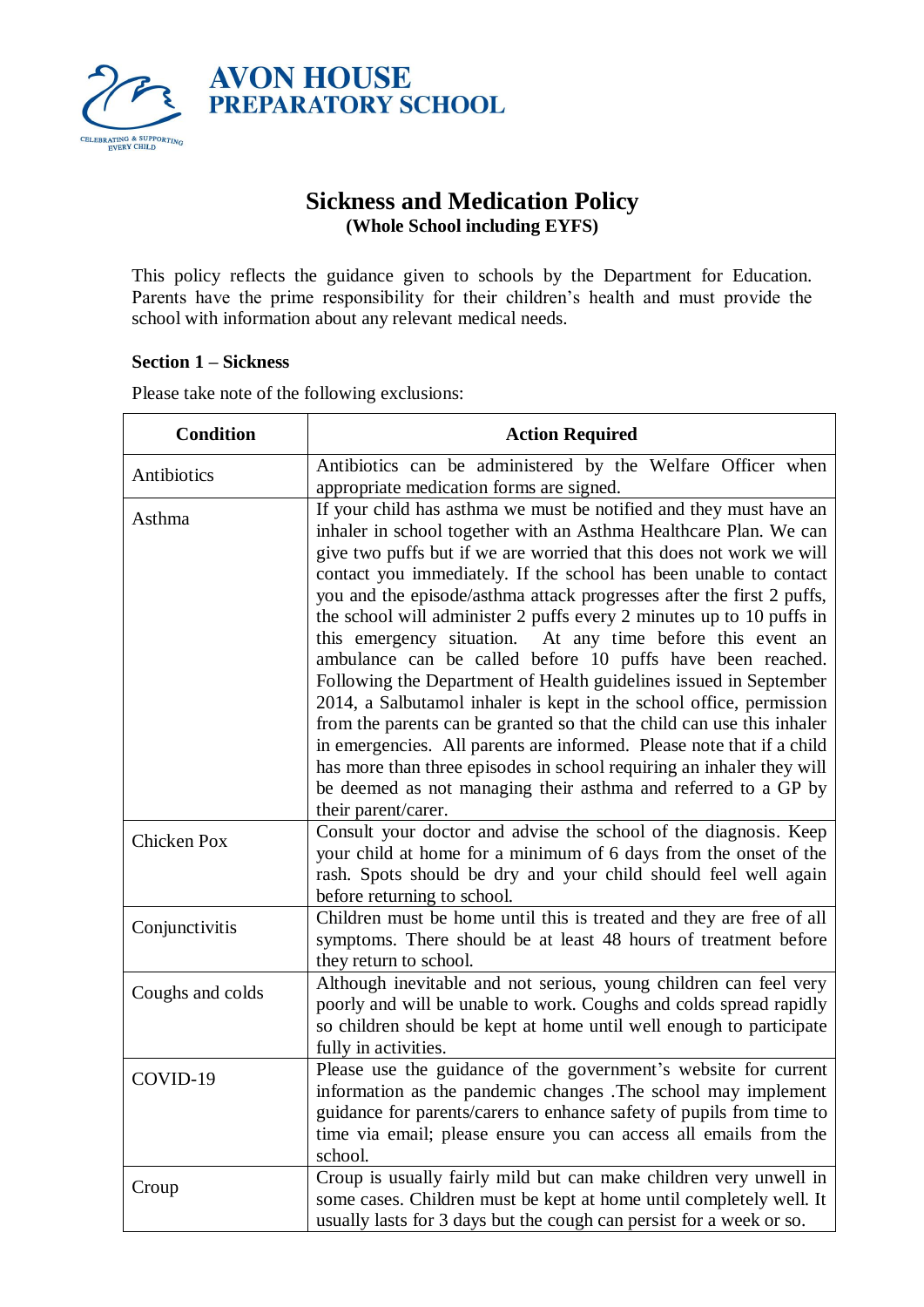

| Cuts                          | Deep cuts should receive medical attention. Tetanus vaccinations<br>should be kept up to date in case of cuts from rusty metal,<br>contamination from soil etc.                                                                                                                                  |
|-------------------------------|--------------------------------------------------------------------------------------------------------------------------------------------------------------------------------------------------------------------------------------------------------------------------------------------------|
| Flu                           | Keep children at home until fully recovered.<br>NHS offer<br>vaccinations to the School.                                                                                                                                                                                                         |
| Fractures                     | We can have children in school with arms/legs in plaster provided<br>that they can cope physically i.e. manage any stairs and take<br>themselves to the toilet. This will require individual assessment as<br>circumstances arise. Health & Safety Officer informed.                             |
| <b>German Measles</b>         | Consult your doctor and advise school of the diagnosis. Children<br>should be kept at home for a minimum of 3 to 4 days from the onset<br>of the rash, and are infectious until the rash disappears.                                                                                             |
| Hand, Foot & Mouth<br>Disease | Children should be kept at home until the blisters have gone. The<br>illness is usually fairly mild but it can take 7 to 10 days for the<br>blisters to disappear. Children are still infectious until the blisters<br>have gone.                                                                |
| Head Lice                     | Hair should be treated appropriately and inspected again 7/10 days<br>later. Your child will be sent home if head lice are noticed.                                                                                                                                                              |
| Impetigo                      | Children should be kept at home until the infection has cleared or<br>until 48 hours of treatment has been given. If it is suspected that a<br>child in school has impetigo we will ask you to consult your doctor.                                                                              |
| Measles                       | This is a notifiable disease. Consult your doctor and advise school<br>of the diagnosis. Keep at home for a minimum of 4 days from the<br>onset of the rash. Children are still infectious until the rash has<br>disappeared.                                                                    |
| Meningitis                    | This is variable depending upon the type. Consult your doctor and<br>advise school of the diagnosis. Children must be certified well by<br>their GP before returning to school.                                                                                                                  |
| <b>Mumps</b>                  | This is a notifiable disease. Consult your doctor and advise school<br>of the diagnosis. Keep at home for a minimum of 5 days from the<br>onset of the symptoms or until the swelling has totally subsided.                                                                                      |
| Rashes                        | If a rash appears please consult your doctor before sending your<br>child to school and please advise the school of the diagnosis. If a<br>rash appears during school time we will send the child home.                                                                                          |
| Ringworm                      | Children with ringworm do not need to stay off school. However,<br>you should inform the school your child has the condition. In<br>addition to the treatment your child should maintain a good level of<br>personal hygiene to prevent the infection spreading. It should be<br>covered for PE. |
| <b>Scabies</b>                | Scabies treatment is usually recommended for members of the same<br>household, particularly for those who have had prolonged skin-to-<br>skin contact. You should consult your GP and children can usually<br>return to school the day after treatment.                                          |
| <b>Scarlet Fever</b>          | Consult your doctor and advise school of the diagnosis. Children<br>with scarlet fever must be kept away from school until they have<br>been on a course of antibiotics for at least 48 hours.                                                                                                   |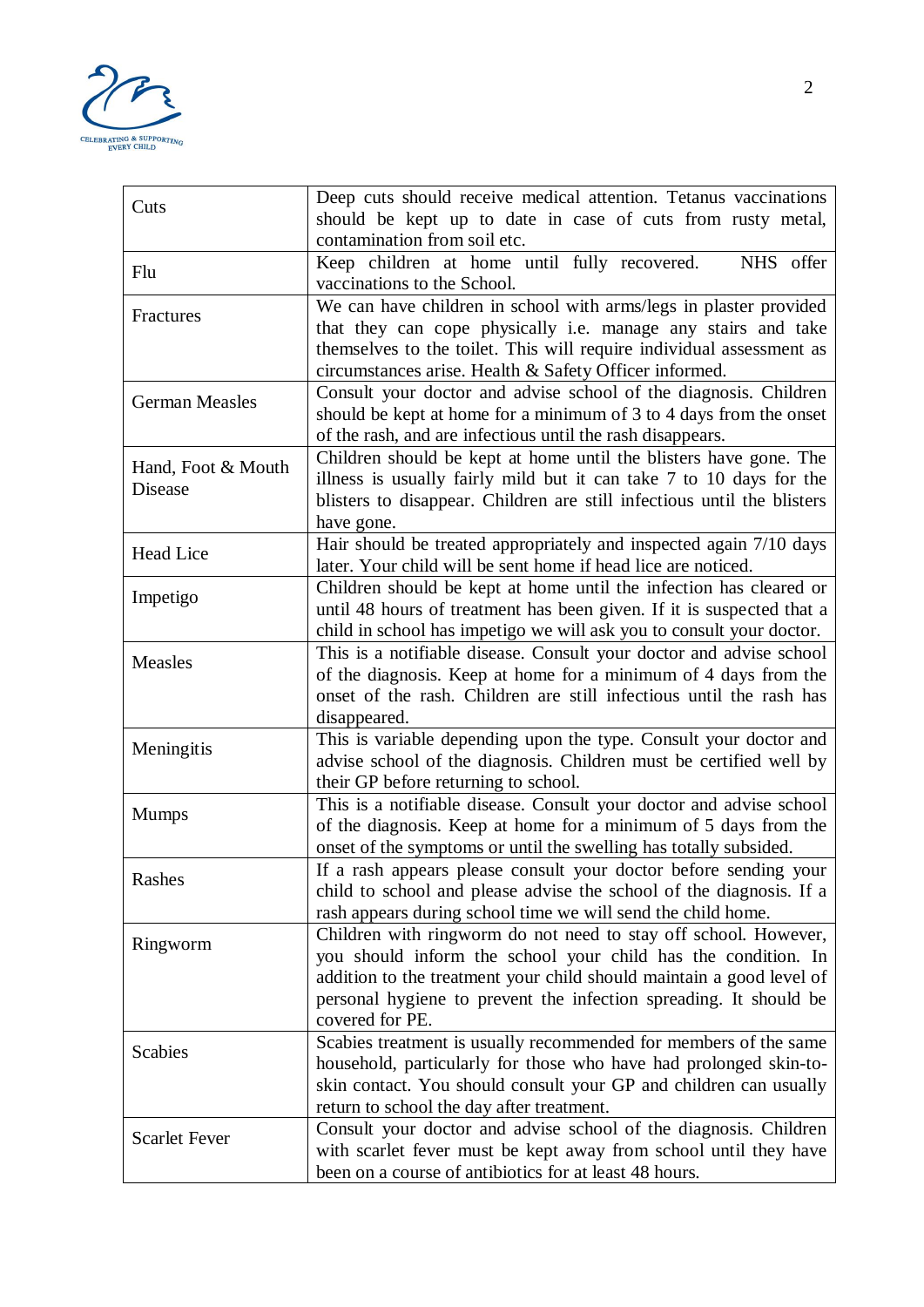

| Sickness and/or<br>diarrhoea    | Children MUST be kept at home for a full 48 hours following any<br>sickness or diarrhoea. This is to prevent the rapid and inevitable<br>spread of infection and to allow them time to recover. If a child is<br>sick or has a bout of diarrhoea they will be sent home.                             |
|---------------------------------|------------------------------------------------------------------------------------------------------------------------------------------------------------------------------------------------------------------------------------------------------------------------------------------------------|
| Slapcheek (Human<br>Parvovirus) | There is no need to keep your child at home, but you should<br>consult your doctor and advise school of the diagnosis.                                                                                                                                                                               |
| Temperatures                    | Children with a temperature should be kept at home. Calpol can<br>only be administered in school as a mild pain relief and not as<br>fever control.                                                                                                                                                  |
| Threadworm                      | This is easily remedied and children can return to school once<br>treated. Pharmacists can recommend appropriate medications.                                                                                                                                                                        |
| Tonsillitis                     | This can be viral or bacterial. It can be spread easily so children<br>need to be kept at home until symptoms ease to avoid passing on<br>infection.                                                                                                                                                 |
| Tuberculosis                    | Consult your GP and advise school of diagnosis. Children should<br>remain off school until declared free from infection.                                                                                                                                                                             |
| Verrucae                        | Children should wear a protective sock whilst swimming or for<br>PE, otherwise should not participate in barefoot activities until<br>clear.                                                                                                                                                         |
| <b>Whooping Cough</b>           | This is a notifiable disease. Consult your doctor and advise school<br>of the diagnosis. Keep at home for a minimum of 21 days from<br>onset of paroxysmal cough unless treated with antibiotic when<br>child may return after minimum of 5 days' treatment and only if<br>the child is well enough. |

### **Section 2 – Medical Conditions and Medication**

## **Introduction**

Most children will need medication at some time in their school life. Although this will mainly be for short periods, (e.g., to finish a course of antibiotics), there are a number of pupils with chronic/allergic conditions, who may need regular medication throughout all/part of their school life. It is often possible for parents to arrange for medication to be taken outside school hours; however, there will be circumstances when it will be necessary for children attending school to be given medication during the school day.

There is no legal duty that requires staff to administer medicines and medicines should only be taken to school when essential. Staff have a duty of care to act like any reasonably prudent parent. This duty of care may lead to administering medicine and/or taking action in an emergency. It should be recognised that some children would be unable to attend unless such 'duty of care', i.e., medication, was made available during school hours.

### **Aim**

The aim of this policy is to effectively support individual children with medical needs and to enable pupils to achieve regular attendance.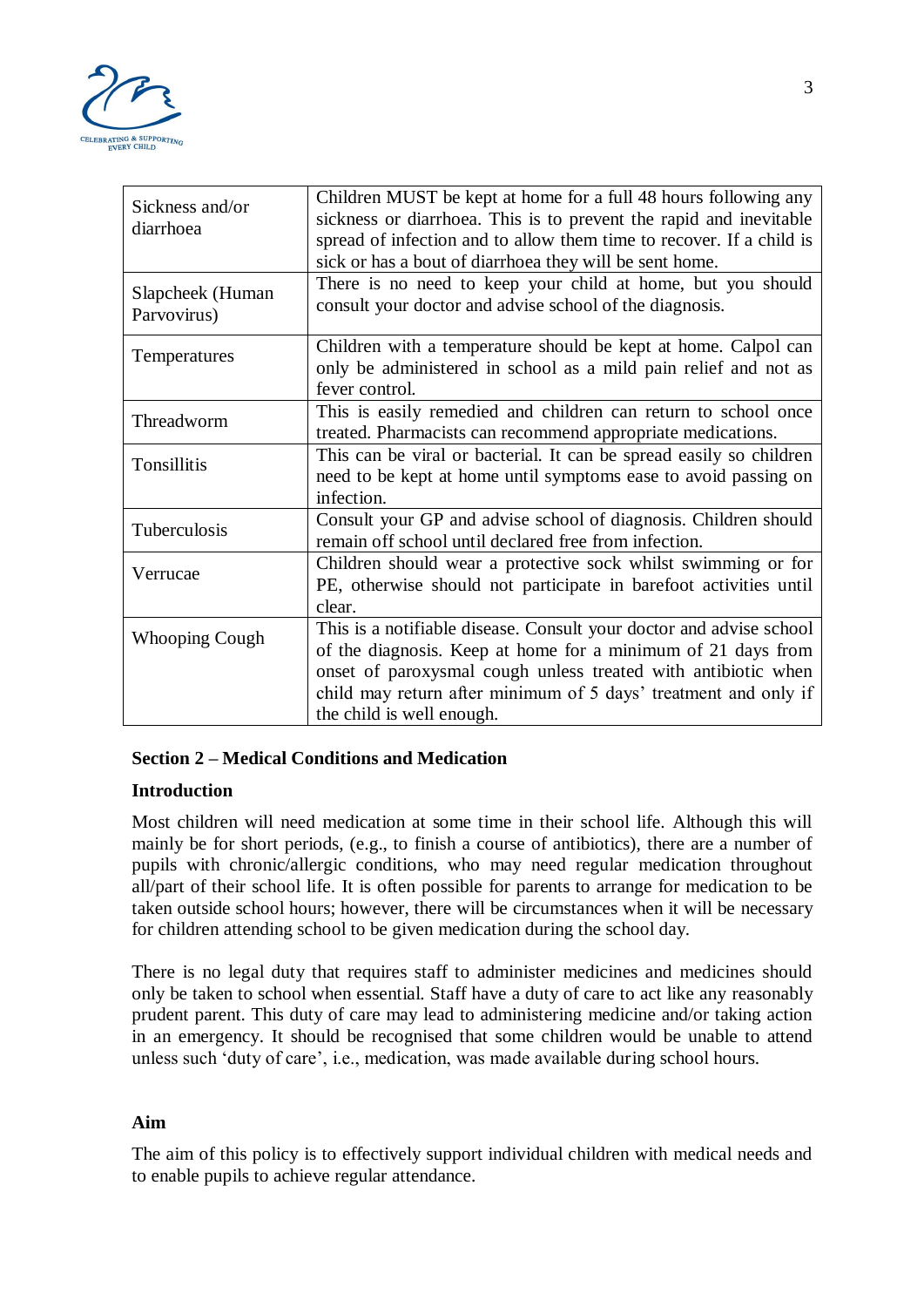

## **Overview**

- Parents are encouraged to administer medicines to their children outside of the school day, e.g. antibiotics can be administered three times a day from home.
- Medicines will only be administered at school when there is no other alternative and when failure to do so may be of detriment to the child's health.
- Parents must complete the Request for School to Administer Medication Form before medicines are administered at school.
- Staff must keep a record of any medicines administered at school in the medicine log.
- Medicines will be kept in labelled containers in the Quiet Room in a locked refrigerator or locked cupboard
- Confidentiality The school will not disclose details about a child's medical condition without the consent of the parents or the child him/herself. All parties should agree how much other children are told about a child's medical condition. Duty of Care and Assessment of Risk
- Staff administering medication on behalf of the school are deemed to be acting in 'loco parentis' in terms of their duty of care.
- Some children may suffer from conditions such as Diabetes or Anaphylaxis, and in some cases may require the administration of life saving medication in an emergency. The school trains staff who may be required to administer medication in these lifethreatening circumstances on a regular basis.
- With adequate training, the potential risks administering medication should be minimal compared with the risk to the child if medication is not given, or is delayed, in a life-threatening situation.
- If the school accepts a child with a rare, chronic or life-threatening condition, the parents must provide detailed information on how the condition can be managed in school. This will include:
	- advice from the child's GP and/or paediatrician;
	- procedure/s to be followed in an emergency;
	- medication / day to day and food management (where relevant).

### **Absence**

Parents should not send a child to school if he/she is unwell. If a child is ill and not attending school, the parents must telephone the School Office on the first day of absence and keep the school informed on an ongoing basis. If a child has been given medication at home before they attend school, parents/carers should disclose this by email. The school must be advised of any infectious diseases that could be passed on to other pupils. If a child is signed off by their GP, parents should let the school know how long he/she will be away from school.

# **Training**

The school recognises the need for staff required to administer medication by injection or invasive routes to receive adequate training. A record of all medical training will be kept. It is important that all staff likely to come into contact with a child who has a condition that may require urgent medical attention should receive sufficient information and/or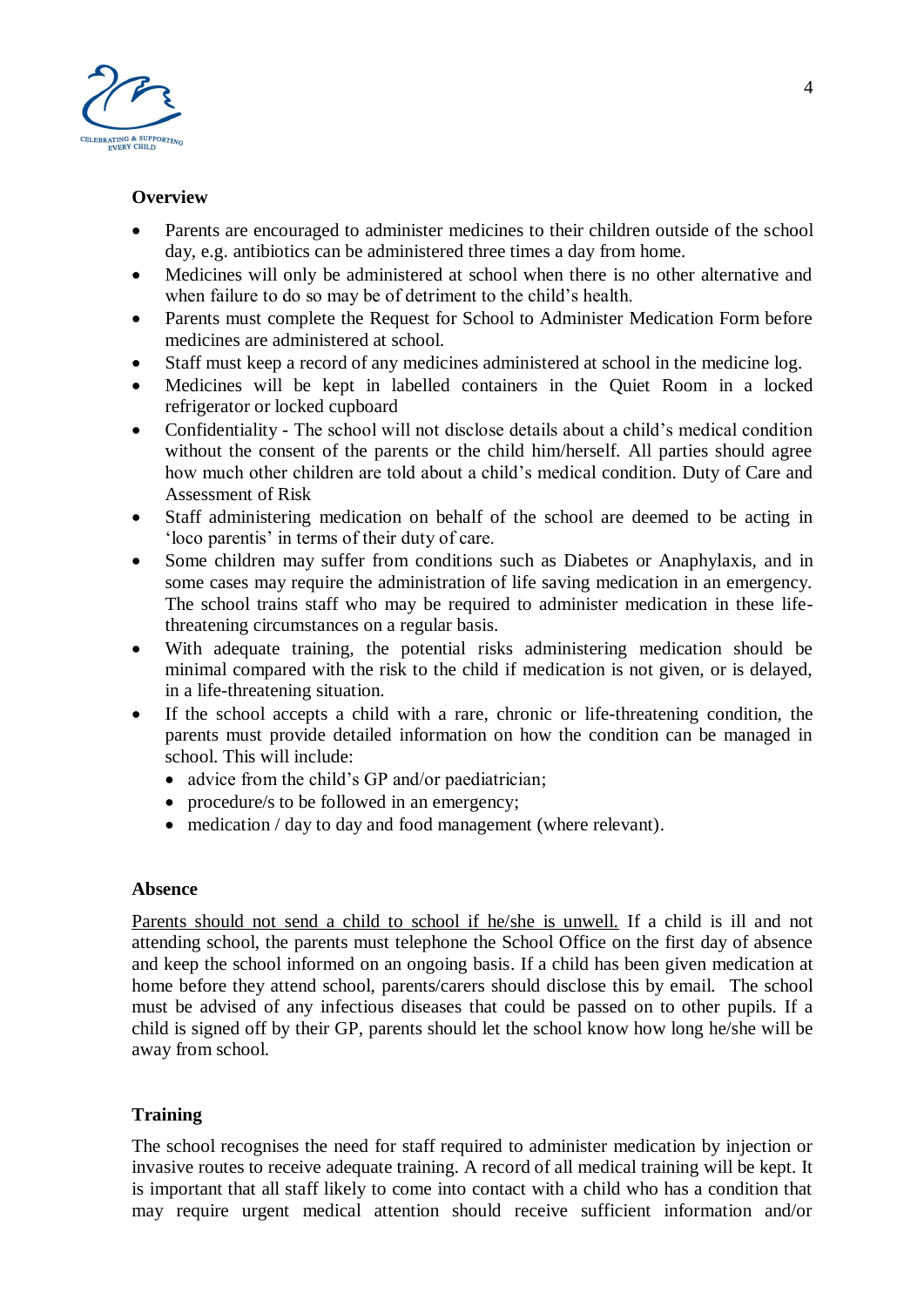

awareness training to enable them to recognise symptoms of the condition and take appropriate action in the event of an emergency.

Staff have access to regular training on the use of epipens (adrenaline) in the event of severe allergic reactions. In the event of a child with specific medical needs joining, the school may seek advice on training needs from the local authority. Epipen awareness training will take place in school.

New members of staff are made aware of these procedures during their induction within the first term of employment. There are numerous first-aiders staff with varying qualifications and lists are published in the school.

### **Medication**

A supply of over the counter medications such as Calpol, Ibuprofen and Piriton are kept securely in the Quiet Room and given out when appropriate. Parental consent is always sought. Prescription medicines will be given by the member of staff who has the appropriate training, usually the School Nurse. Pupils' own medication can be brought in and kept with the School Nurse. Parents are asked to provide full written details of administration of the medication. Medication is stored in accordance with instructions. Medication is clearly labeled with the pupil's name, in the original container with the expiry date visible and prescriber's instructions for administration. Pupils with asthma pumps keep these in the classroom under the supervision of the staff in that classroom. In preparation for school residential trips parents sign a form if they consent to their son/daughter being given over the counter medication. Medication is reviewed regularly and at least annually. The School Nurse will meet with parents of children with asthma plans to check the right instructions have been given to school. All pupil medical records are reviewed at the start of the school year when new consent forms are issued.

Parents are encouraged to administer medicines to their children outside of the school day.

Staff administering medication on behalf of the school are deemed to be acting 'in loco parentis'.

### **The need to take medication during the school day**

Staff will not give prescription medicines without the appropriate training.

The following pupils may require medication whilst at school:

- those who have suffered an acute medical condition but are regarded by a doctor as fit to return to school provided a prescribed medicine is taken
- those who suffer certain chronic or life-threatening conditions (e.g., anaphylaxis, asthma, diabetes) but can satisfactorily attend school provided they are given a regular dose of medicine, or medication is available in an emergency. Care plans will be put in place
- those children who suffer occasional discomfort, such as toothache/headache, who may require analgesics (i.e., pain relievers)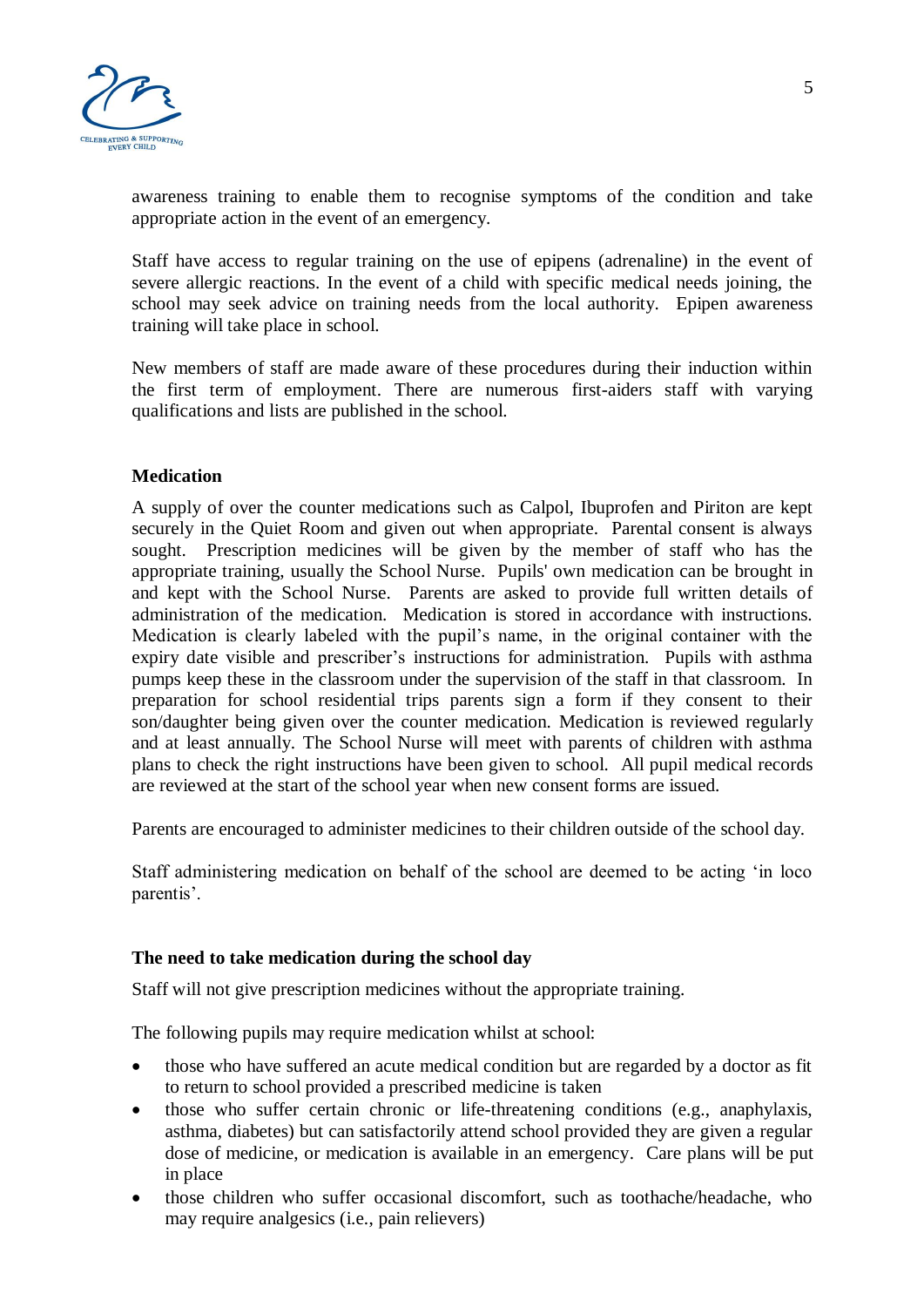

# **Procedures for managing prescription medicines that need to be taken during the school day**

Parents are required to complete the *Request for School to Administer Medication Form* if they wish the school to administer medication. This details the medication, frequency, dosage and any other relevant information. Oral information from the child/parent cannot be acted upon.

The school will normally only accept medicines that have been prescribed by a doctor, dentist, nurse prescriber or pharmacist prescriber. Where possible, not more than one week's supply should be sent at any time.

Medicines must always be provided in the original container and include the prescriber's instructions for administration. The school will not accept medicines that have been taken out of the container as originally dispensed or make changes to dosages on parental instructions. The container should be clearly labelled with:

- the child's name
- the name of the medicine
- the method, dosage and timing of administration
- the issue date and expiry date.

The school will maintain records of all medicines received and returned to parents. A daily record of each dose given must be kept to avoid overdose. The record should be signed with:

- the name of the child
- the name of the medication
- the dosage administered
- the time the medication was given.

Medicines must be kept in a safe place and at the correct temperature, separate from the 'general' first aid box. They must be stored in strict accordance with the instructions on the original packaging. All emergency medicines, such as asthma inhalers and adrenaline pens, should be readily accessible to staff and children in the appropriately pre-agreed locations and should not be locked away. Medicines no longer required must be handed back to the parent.

Where clinically appropriate, it is helpful if medicines are prescribed in dosages that enable them to be taken outside school hours. Medicines that need to be taken three times a day could be taken in the morning, after school hours and at bedtime.

### **Procedures for managing prescription medicines on trips**

The school encourages children with medical needs to participate in educational trips, and will consider reasonable adjustments to enable all children to participate fully and safely. This might include writing risk assessments for specific children.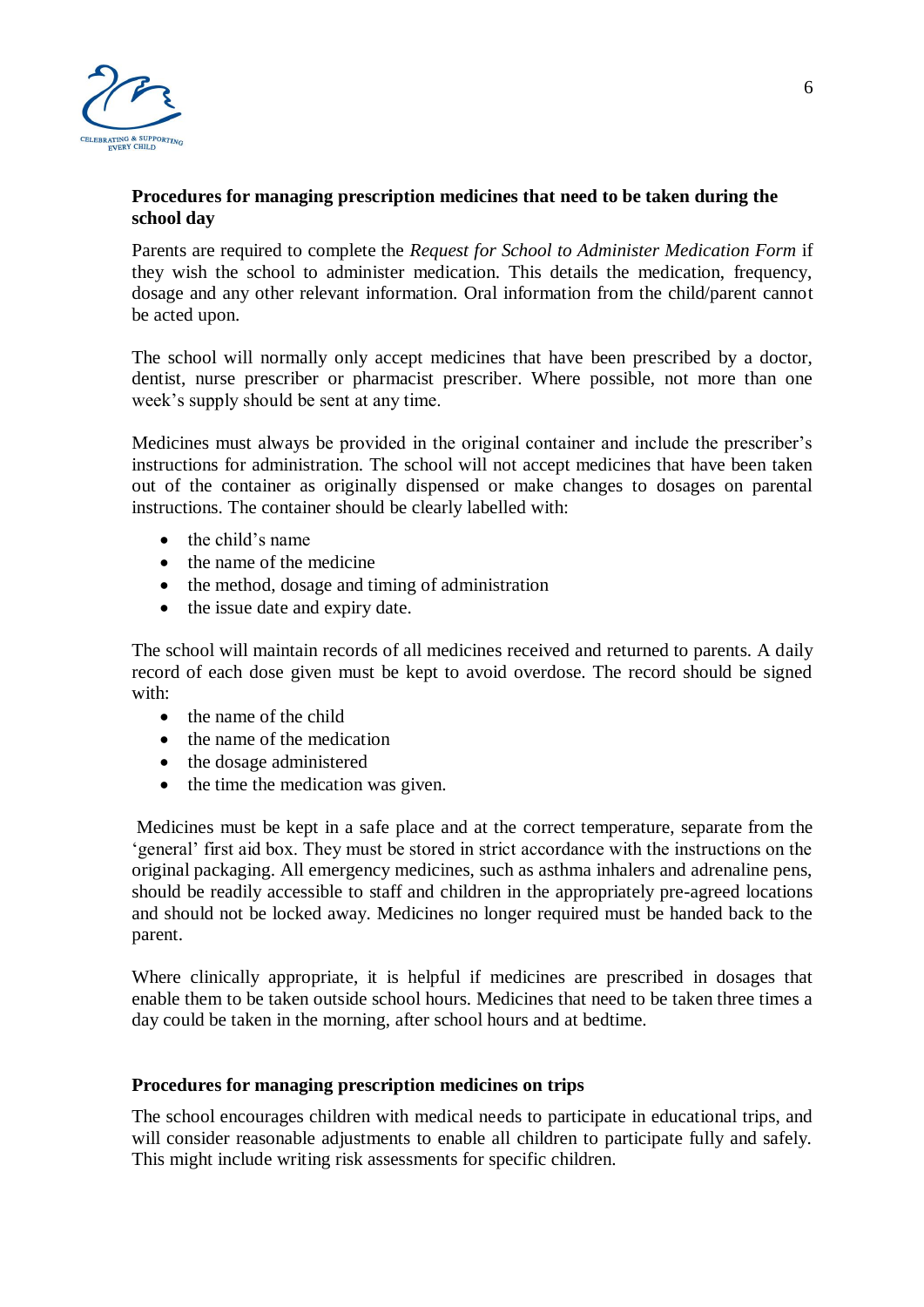

Staff supervising excursions will always be aware of any medical needs and relevant emergency procedures. Any health care plans and prescribed medication will be taken on trips in case of emergency.

A member of staff who has received basic first aid training will always accompany any educational visit. First aid facilities will form part of the Risk Assessment conducted by the Visit Leader.

#### **Procedures for managing prescription medicines during sporting activities**

Any restrictions on a child's ability to participate in sport will be recorded in their Individual Health Care Plan. All adults will be aware of issues of privacy and dignity for children with particular needs.

Some children may need to take precautionary measures before or during exercise and some may need immediate access to specific medicines, such as inhalers. Sport staff need to be aware of individual Health Care Plans, and ensure that the appropriate medication is readily available during all lessons, whether in the hall, playground or off site.

### **Staff responsibilities for managing medicines**

Medicine will only be administered by the school when essential; that is where it would be detrimental to a child's health if medicine were not administered during the school 'day'. If in any doubt, staff must check with the parent/s before taking further action, or discuss the concern with the School Nurse and/or Health & Safety Coordinator.

No child will be given medicines without a parent's written consent. Any member of staff giving medicines to a child must check:

- the child's name
- prescribed dose
- expiry date
- written instructions provided by the prescriber on the label or container

Staff administering the medication must:

- ensure they are witnessed administering the medication by another member of staff
- complete and sign the Medicines Register (kept in the Office) each time they administer medication
- ensure the witness signs the Register
- complete a pro forma (kept in the Office) to go home with the child that records the medication, dosage, time and member of staff administering.

#### **Parental responsibilities for managing their child's medical needs**

Parents must inform the school about any particular needs before a child is admitted or when a child first develops a medical need.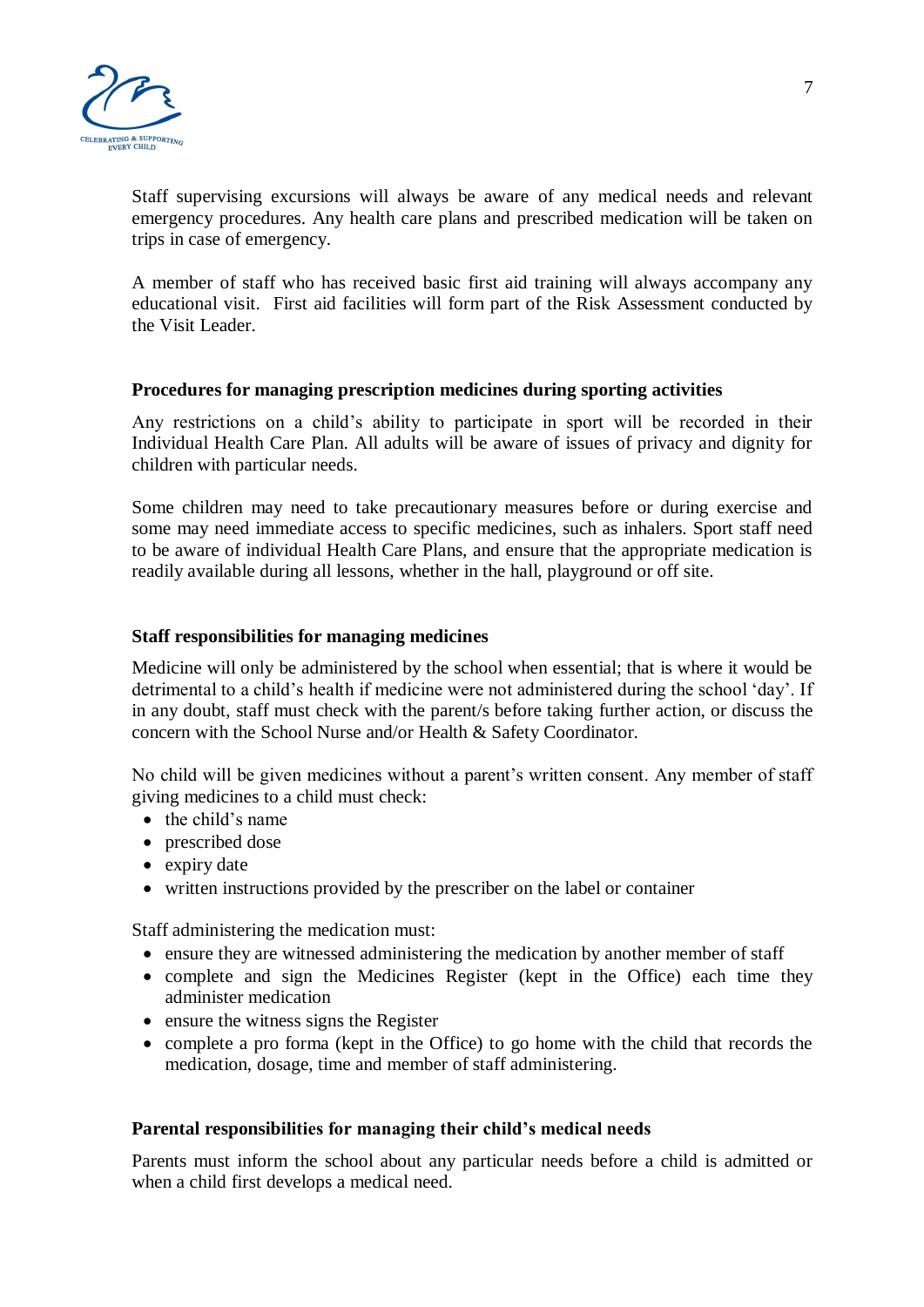

Parents should make every effort to arrange for medicines to be administered outside of the school day, or to come into school and administer medicines themselves. If necessary, it must be a parent (or any person with parental responsibility) who gives consent for medicines to be administered by the school during the day. The permission form must be completed prior to any medicines being administered.

Parents are responsible for checking the expiry date of medication and replacing asthmatic inhalers and epipens as required.

If a child requires creams applied to his/her skin (e.g. for eczema cream or sunscreen) parents should administer them before school. The *Request for School to Administer Medication Form* should be completed if medicated cream is required to be applied during the school day for a specific reason.

### **Assisting children with long-term or complex medical needs**

Where a child has a long-term medical need, e.g., allergies or asthma, a written Health Care Plan will be drawn up between the School the parent/s and on the advice of health professionals. An 'Allergies' register and an 'Asthma' register is kept in the School Office containing all the relevant details/information on each child's Health Care Plan. Copies are also kept by the pupils' class teachers and in the pupils' confidential files.

If your child has asthma and requires an inhaler to be held at school, please provide a spare pump so that we can hold it for use in any after school clubs that your child may attend. It is also then available as a replacement should the inhaler run out during use.

A salbutamol inhaler and 2 AAI are kept in the school office for those children with consent, for use in case of emergency.

Parents must inform the school about any particular needs before a child is admitted or when a child first develops a medical need.

### **Health Care Plan**

Children requiring regular medication, such as for asthma, hay fever or allergies, must have a Health Care Plan. This should be completed and returned to the School Nurse without delay.

### **Record keeping**

In all cases where medicine is to be administered by a member of staff, parents must complete and return the *Request for School to Administer Medication Form* to ensure that details of medicines are recorded. Staff should check that any details provided by parents, paediatricians or specialist nurses are consistent with the instructions on the medicine container.